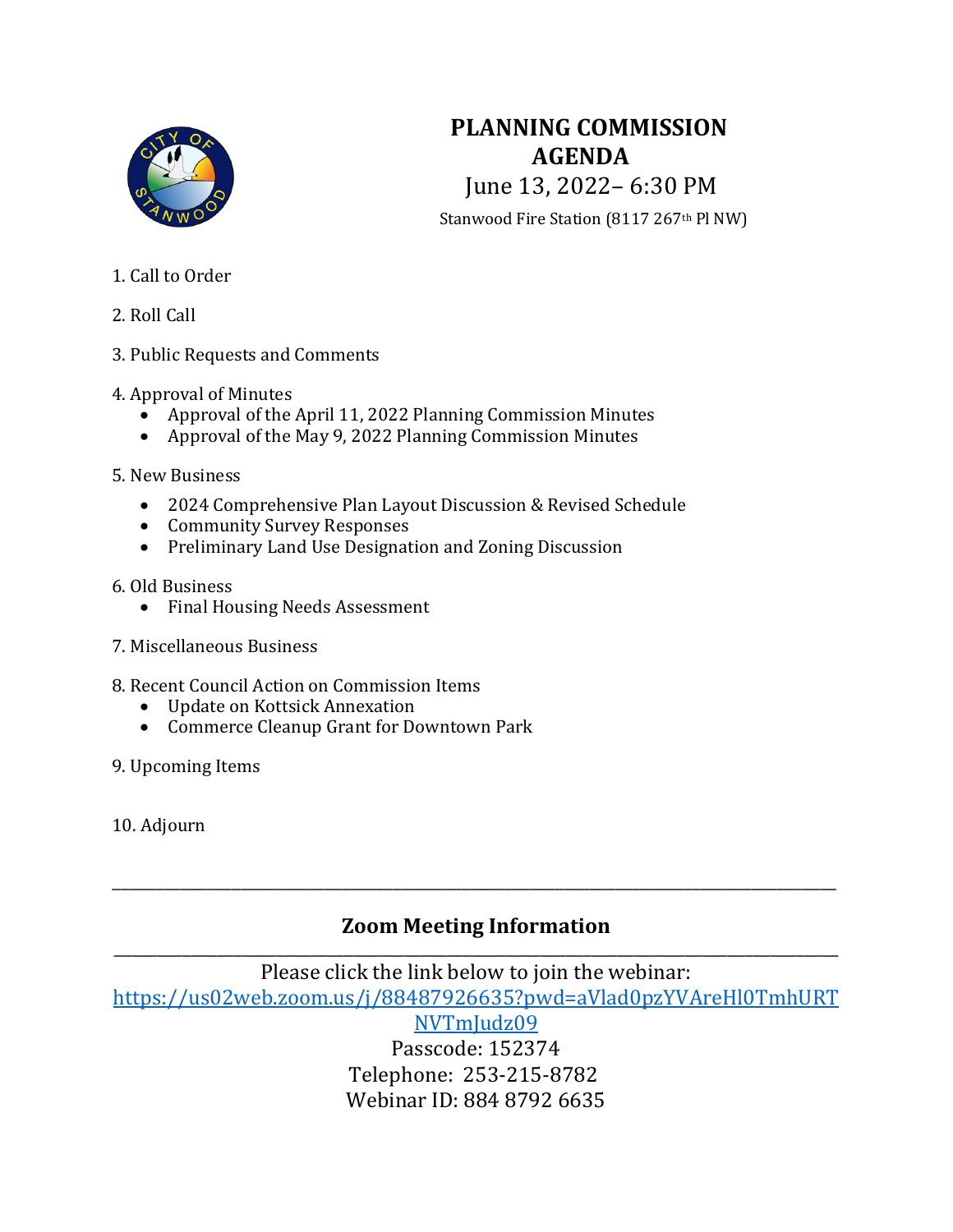

**Call to Order:** 6:33 pm

**Roll Call**

**Present:** Monae Birkhofer **Staff Present:** Monae Birkhofer **Staff Present:** Melissa Toner (online) and the Controller Patricia Love Patrick Hosterman **Audrey Rotrock Audrey Rotrock** Cody Davis Tansy Schroeder Jeff Wheatly Justin Burns (online)

**Absent:** Eric Warnat

**Also known to be present**: Paragon Partners, Jim Barger

**Public Requests and Comments:** None

#### **Approval of Minutes**:

The Minutes from the March 14, 2022 meeting were voted on and approved unanimously as written.

#### **New Business:**

#### *Inland Steel Public Meeting (Permit 220011)*

Request: The applicant is proposing two future buildings; 7,779 square feet and 6,622 square feet, on approximately 1.43 acres zoned Light Industrial. The project site is located southeast of the intersection of 272nd Street NW and 92nd Avenue NW. The project includes 29 parking stalls and paving, frontage improvements to 272nd Street NW, landscaping, and installation of storm management and utilities.

The project site is located on 272nd Street NW, Stanwood, Washington, within the city limits of Stanwood across the street from the Stanwood-Camano School District Bus Barn located at 27210 90th Avenue NW. Zoning for the site is Light Industrial (LI). Access to the parcel is from 272nd Street NW. This project will prepare the land for site development of two future office and warehouse buildings including paving, landscaping, frontage improvements, and installation of storm management and utilities. The building design standards for the LI zoning district (SMC 17.112.045) shall apply. The site is generally flat with existing lawn.

The Commissioners had the following concerns about the Inland Steel Project:

- Being in the floodplain, how will the topography change after grading?
- Will there be design standards for architectural style? They would like the new building to match the style of surrounding buildings.
- Sidewalks are inconsistent in this area. Either the developers will be required to install sidewalks, or it will become part of a City Capital Improvement Project.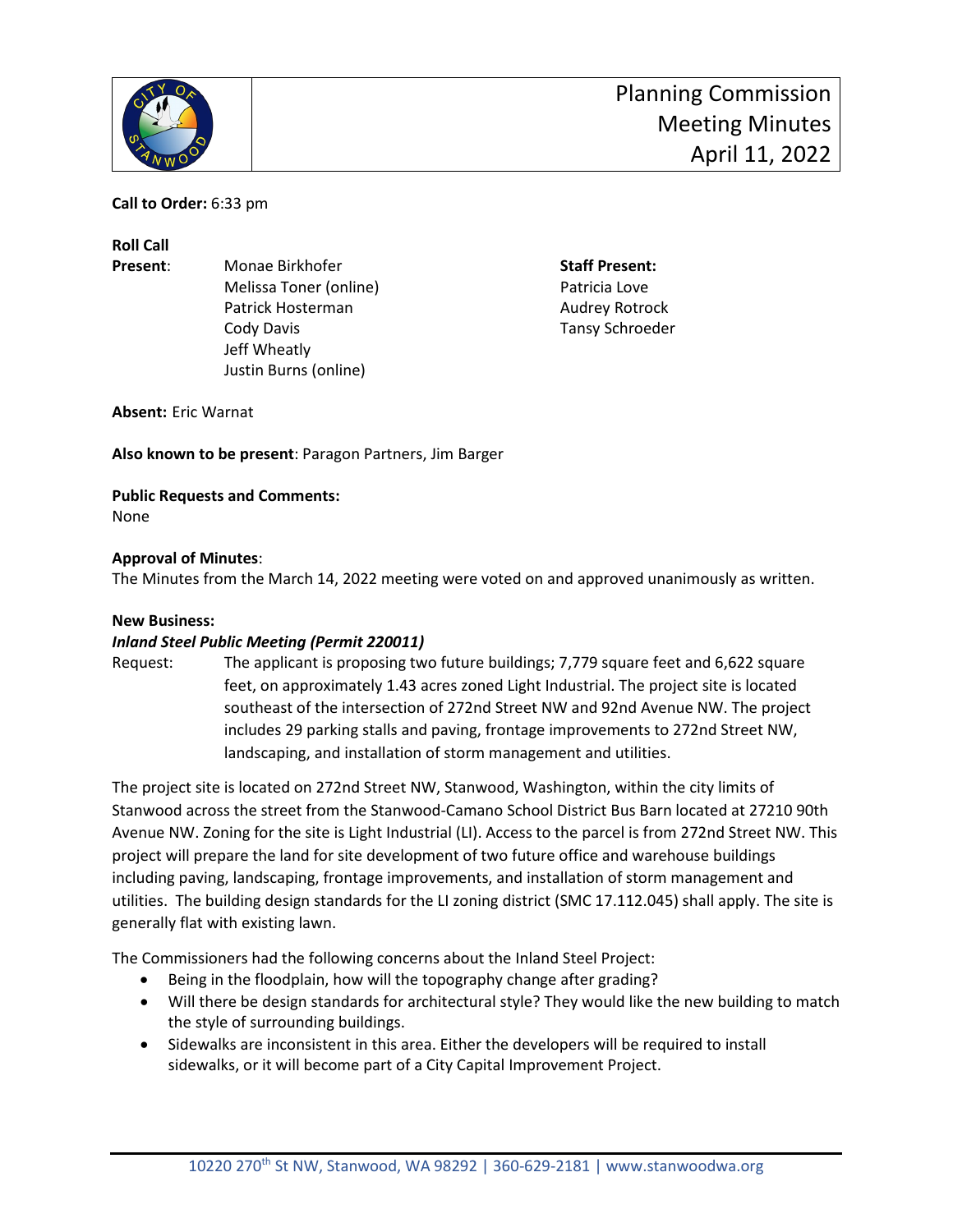

### *Comprehensive Plan – Population Growth Targets*

The Washington State Growth Management Act (GMA) requires Snohomish, King, Pierce and Kitsap counties and cities within those counties to update their Comprehensive Plans by December 31, 2024 and every 10 years thereafter. One element of Comprehensive Plan updates is to ensure cities plan for their projected urban growth over the next twenty years.

Using the state's project growth forecasts, the regional planning organizations prepare growth strategies based on their region's unique characteristics. The Puget Sound Regional Council (PSRC) prepares the visioning document, Vision 2050, for the four-county region of Snohomish, King, Peirce and Kitsap. Stanwood is the most northern city within the PSRC boundaries.

Vision 2050 sets the framework for how and where growth is expected to occur by establishing regional growth strategies and targets. Vision 2050 estimates that the Puget Sound could grow by 1.5 – 1.8 million people by 2050. To accommodate that growth the regional growth strategy states that growth should be focused near transit infrastructure and urban centers.

**GOAL:** The region accommodates growth in urban areas, focused in designated centers and near transit stations, to create healthy, equitable, vibrant communities well-served by infrastructure and services. Rural and resource lands continue to be vital parts of the region that retain important cultural, economic, and rural lifestyle opportunities over the long term.

- *Metropolitan and Core Cities*: Cities with regional growth centers connected to high -capacity transit systems.
- *High-Capacity Transited Communities*: Cities and unincorporated county areas that are connected to regional high-capacity transit systems.
- *Cities and Towns*: Smaller cities and towns served by local transit. Stanwood falls into this category.
- *Urban Unincorporated Areas*: Urban areas within Counties served by transit and identified as areas for potential annexation.
- *Rural Areas and Natural Resource Lands*: Rural areas outside of urban growth areas.
- *Major Military Installations*: Hubs for both military and civilian employment and population.
- *Indian Reservation Lands*: Homelands of sovereign tribal nations.

Stanwood falls into the cities and towns category as it is not connected to the regional transit system. Vision 2050 anticipates that the Snohomish County Cities and Towns Category should grow by 9.5% in the next twenty years.

With the adoption of the regional growth strategies, each county then begins the process to determine how best to distribute the population growth among its cities and unincorporated areas. Snohomish County is expected to take nearly a quarter of the regions projected growth, approximately 424,000 people.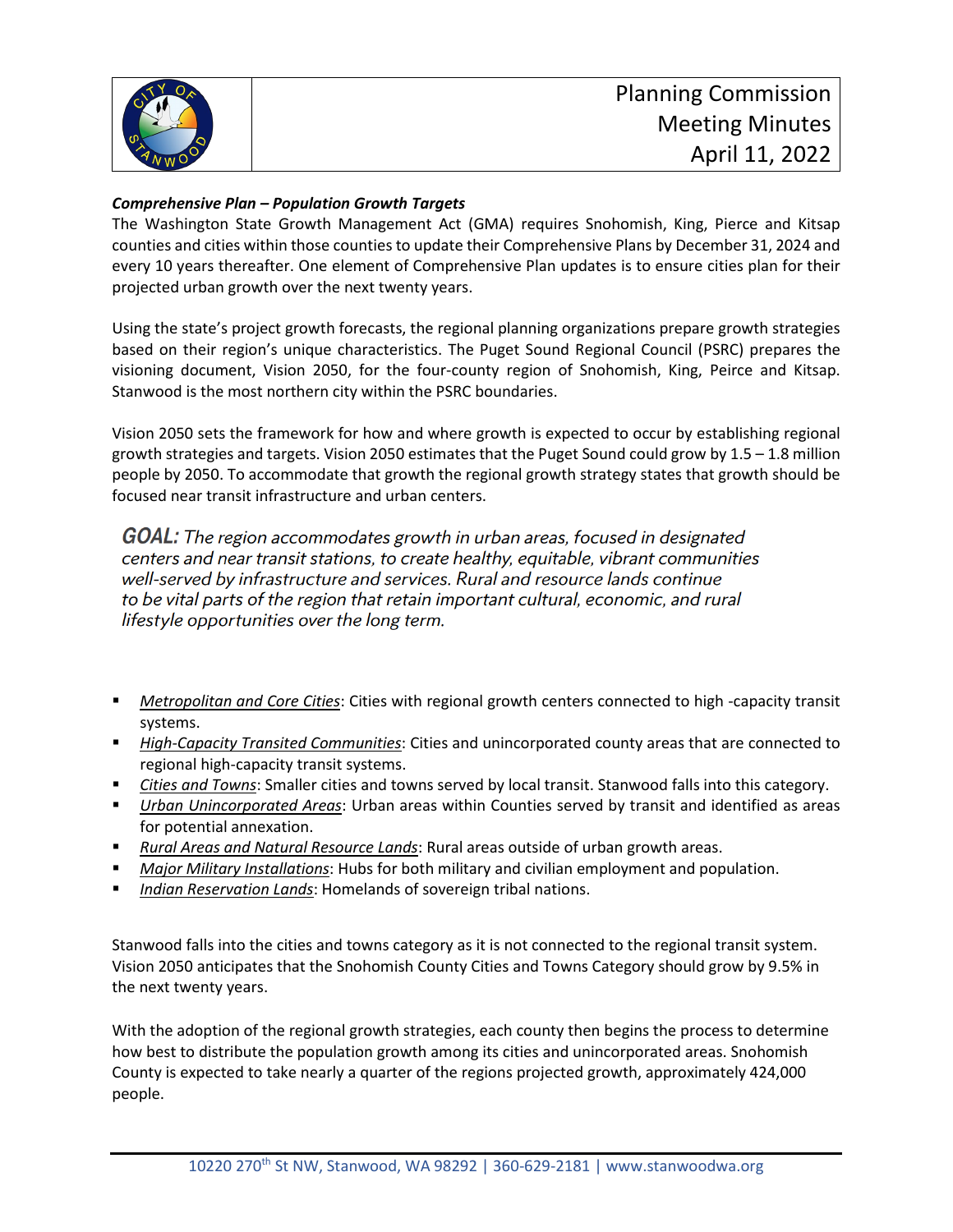

Stanwood's 2044 growth target is 3,258 people and the UGA's target is 290 for a total of 3,548 new residents. Of the 11% county growth that is anticipated to go into the Cities and Towns category, Stanwood and its urban growth area is anticipated to take 1.2%.

The current Comprehensive Plan includes the following 2035 growth targets:

#### *2035 Growth Target*

City: 10,116 UGA: 969 Total: 11,085

Projected new 2044 growth:

#### *2044 Growth Target*

City: 10,963 UGA: \_ 432 Total: 11,395

#### *Difference: 310*

The City needs to plan for an additional 310 new residents through the Comprehensive Plan Update process.

Applying a similar approach to the population growth targets, the city also needs to plan for employment growth. The following charges show the assigned employment growth to the City of Stanwood.

Stanwood's 2044 employment target is 5,073 jobs and the UGA's target is 726 for a total of 5799 new jobs. Of the 7.7% county growth that is anticipated to go into the Cities and Towns category, Stanwood and its urban growth area is anticipated to take 1.0%.

The current Comprehensive Plan includes the following 2035 growth targets:

#### *2035 Employment Target*

City: 4,688 UGA: 1,035 Total: 5,723

Projected new 2044 growth: *2044 Employment Target* City: 5,073 UGA: 726 Total: 5,799 *Difference: 76*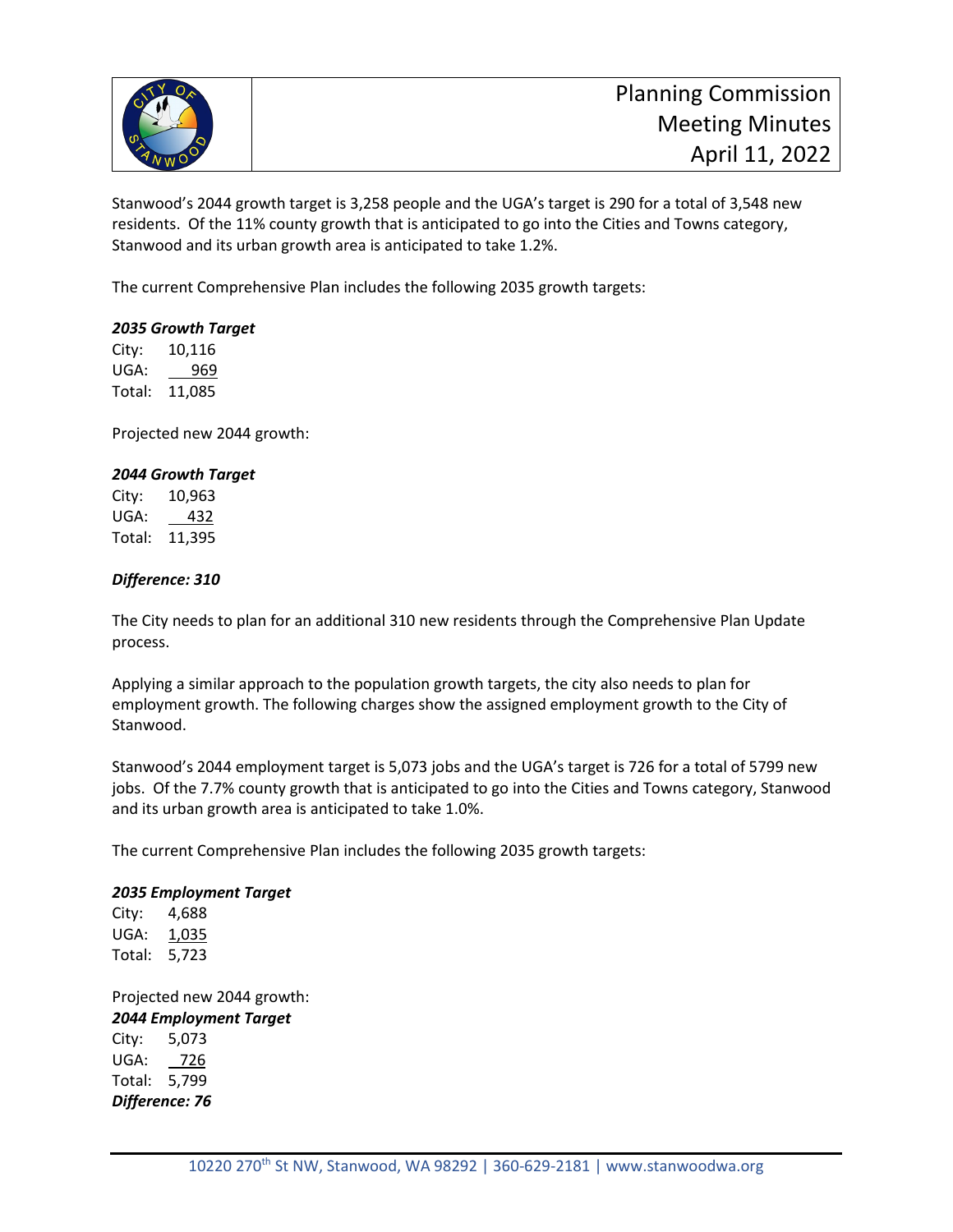

The City needs to plan for an additional 76 new jobs through the Comprehensive Plan Update process. Next steps include evaluating the city's land uses against these new targets to determine needed capacity and types of land use needed to accommodate the expected growth.

The Commissioners would like find ways to include more mixed use zones to allow for more employment in the City, either through reasonable measure policies, or a change/addition to permitted uses.

#### *Stanwood Municipal Code Update Project – List of Potential Amendments:*

The last comprehensive update to the Stanwood Municipal Code occurred in 1968. As the City has grown and development has increased over the years, so has the need for updated regulations. Fifty years of amendments has resulted in inconsistencies, conflicts and outdated regulations. The City desires to adopt a modernized Municipal Code that reflects the character of Stanwood and meets the current needs of the community.

The new code should reflect best practices with respect to the content and administration of the code. The update needs to be user friendly for staff, property owners and developers by 1) removing legalese and jargon unfamiliar to the lay person, 2) improving clarity and overall functionality, and 3) reflect regulatory best practices. It is also envisioned that the update will include tables and illustrations whenever possible to help convey concepts. Lastly, the updated code must be consistent with current case, state and federal laws. The following principals have been drafted to guide the update process.

- Focus on improving the code to eliminate deficient, outdated, overly or unnecessarily complex codes that inhibit development.
- **Make the code internally consistent between Titles and Chapters.**
- **EXECT** Create a user-friendly code that is easy to administer by staff and easily understood by developers and the community.
- Use plain, easily understood language in describing requirements and procedures.
- **If I**dentify existing development regulations that need to be revised or updated to be consistent with the Comprehensive Plan.
- Standards and regulations should reflect current needs and desires of the community.
- **E** Ensure compatibility with current state and federal law.
- Evaluate the code for regulatory gaps.
- **Eliminate "repealed" or "deleted" titles, chapters, or sections.**
- **Apply form-based concepts and development flexibility where appropriate.**
- **Insert tables, graphics and/or illustrations wherever necessary to convey concepts.**

The Commissioners asked for clarification on which Committees/Boards will be reviewing the different sections of the code. All stakeholders will be reviewing their specific areas of the code while the Planning Commission will be looking at the entire code, broken up into smaller sections.

#### **Old Business:**

#### *Comprehensive Plan – Vision Statement:*

One of the first steps in drafting a Comprehensive Plan is preparing a clear vision statement. This statement should be descriptive, yet concise, focusing on the values of the community. All other goals and polices are then built upon the guidance of the vision statement. Effective vision statements include three parts: Vision Statement, Mission of the Organization, and List of Core Values.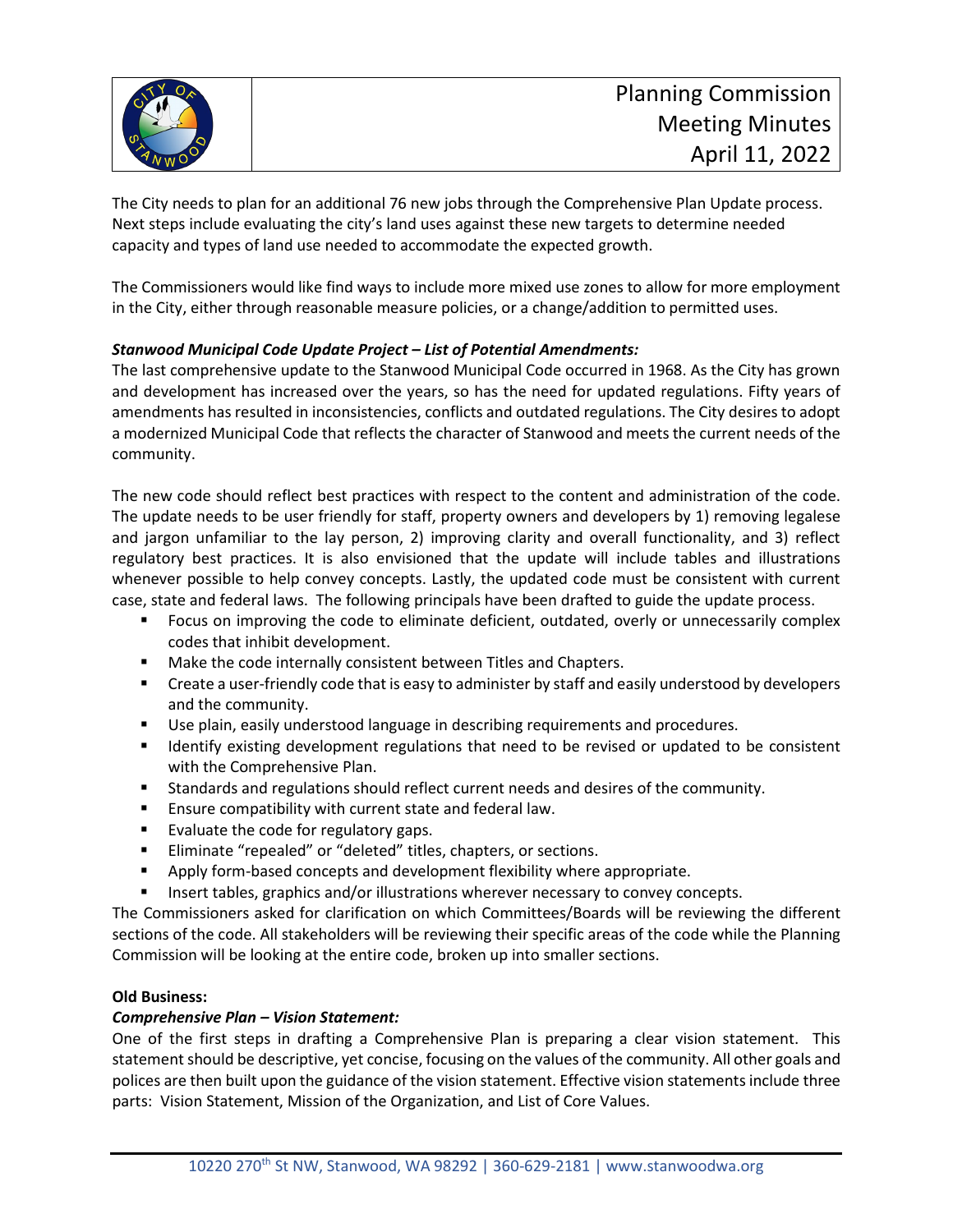

### **2024 Draft Vision Statement:**

Promote the City of *historic downtown* Stanwood as the commercial and cultural center *heart* of the Greater Stanwood/Camano region by preserving its distinctive small town character while strategically planning for future growth and economic development opportunities *of the entire City*.

#### **Mission:**

The Mission of the City of Stanwood is to create and maintain a community where people can live, work and play in an environment that is safe, vibrant and aesthetically pleasing. Stanwood: is inclusive of everyone, includes the community in its decision-making process; ensures a thriving local economy, provides transparent government, and is responsive to the needs of the community.

#### **Values:**

The following core values represent the desires of the community and provides a common basis for developing and implementing the City's 2024 Comprehensive Plan:

Sense of Community: Retain the City's small-town rural character and identity at all costs. *Retain the City's strong sense of community by fostering a family friendly culture that protects the areas natural beauty, celebrates its rural roots, promotes local businesses, and provides spaces for families to work and play.*

Livability: Continue to make Stanwood a desirable place to live by investing in the historic downtown, new uptown commercial areas and residential neighborhoods to create an aesthetically pleasing community.

Mobility: Stanwood should provide for all forms of multi-modal transportation, including includes trails, sidewalks, bike lanes, transit and private vehicles.

Growth: Manage growth to avoid suburban sprawl *and expansion of the City's urban growth boundaries* while protecting *ensuring new development conforms to* the city's small-town community character.

Economic Development: Focus on retaining the city's role as the center of the Greater Stanwood area by pursuing new endeavors that support the downtown and leverage Stanwood's location as an urban center surrounded by world class agricultural land.

Environment: Protect the environment while promoting access and tourism to local natural features. Parks: Develop a parks system that provides public spaces for all age ranges that bring people together to create a more vibrant, healthy and equitable community.

- The Commissioners approve of the updated Vision, Mission and Values.
- Under "Sense of Community" the Commissioners approve of adding "Community Events" and would like to change "families" to "residents" in the last line of the statement.
- Under "Growth" the Commissioners would like to add a note about maximizing buildable lands how to manage and adapt to growth.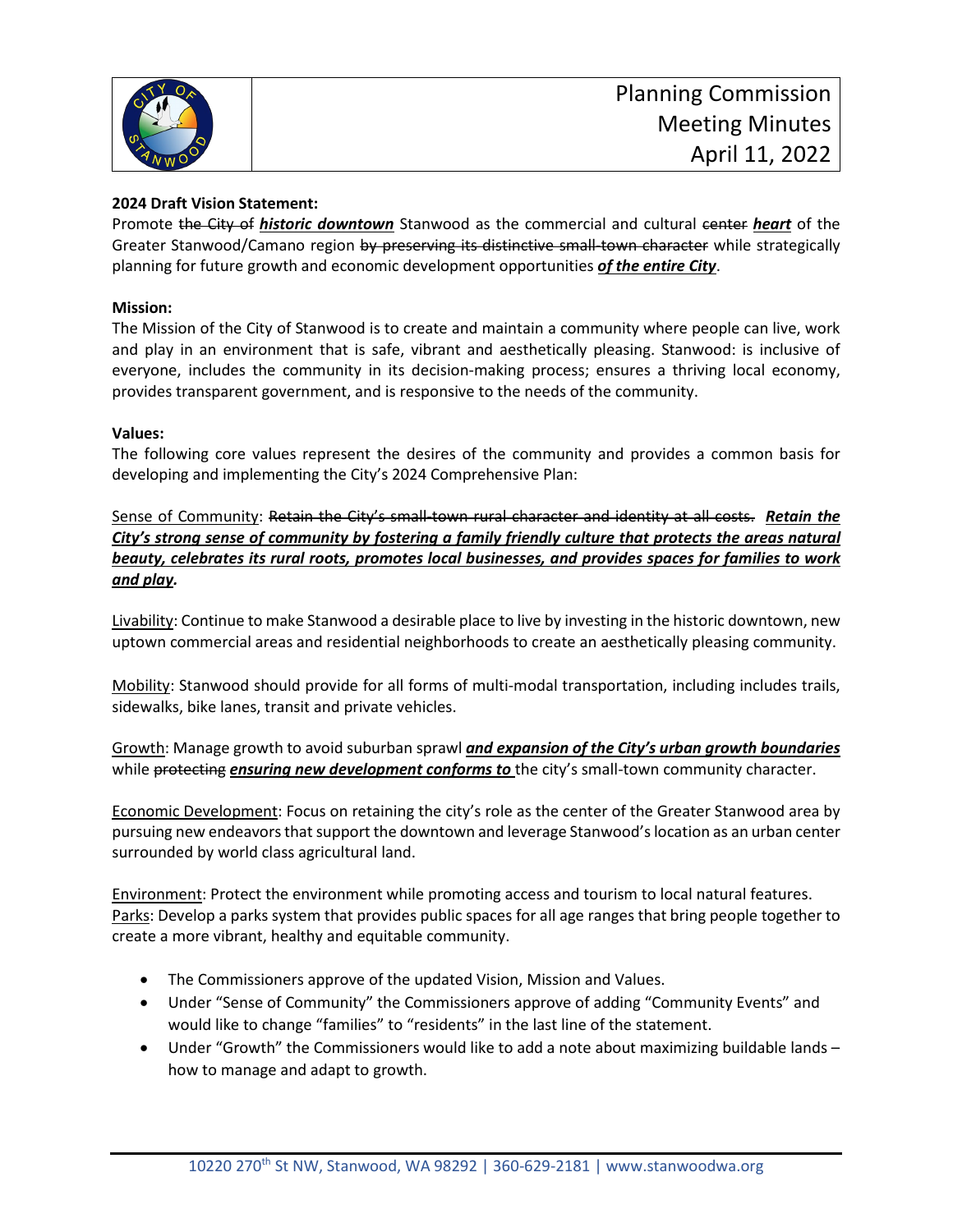

• Patricia Love asked the Commissioners to think about creating a Tag Line for the City. For example, Reno, NV has a tag line of "The Biggest Little City".

#### *Kottsick Annexation Update*

On June 28, 2021, the City received a request to annex approximately 30 acres into the City known as the Kottsick Annexation. On November 8, 2021 the Council voted to accept their 60% annexation petition and authorized the city to submit the annexation petition to the Snohomish County Boundary Review Board. Snohomish County notified the city on March 18<sup>th</sup> that the proposed annexation has been deemed approved. For the annexation to be finalized the City Council must formally accept the annexation then it can be filed with the County.

The City has pre-designated the property as Single Family Residential on the Future Land Use Map and on SR 7.0 on the zoning map. Upon annexation, these designations will be applied to the property. Also, the property will be required to be assessed and taxed at the same rate and basis as other property within the City of Stanwood. This includes assessments or taxes for the payment of its pro rata share and all outstanding indebtedness of the City contracted or incurred prior to or existing on the effective date of the annexation.

The Commission agrees that this annexation will help meeting growth targets and future population allocation.

#### **Miscellaneous Business**: N/A

#### **Recent Council Action on Commission Items**:

#### *Park and Recreation Feasibility Study*

The report was finalized and has gone to Council. The Council approved Service Level 1 – Teams Approach and has recommended going to Service Level 2 in the next budget cycle.

#### *Civic Campus Project*

No decisions were made at the Council Workshop, and there is a desire to keep City Hall at its current location. The discussion will continue.

#### **Upcoming Items:**

Population Demographics Housing Action Plan

A motion to adjourn was made and seconded. Adjourn: 8:07 pm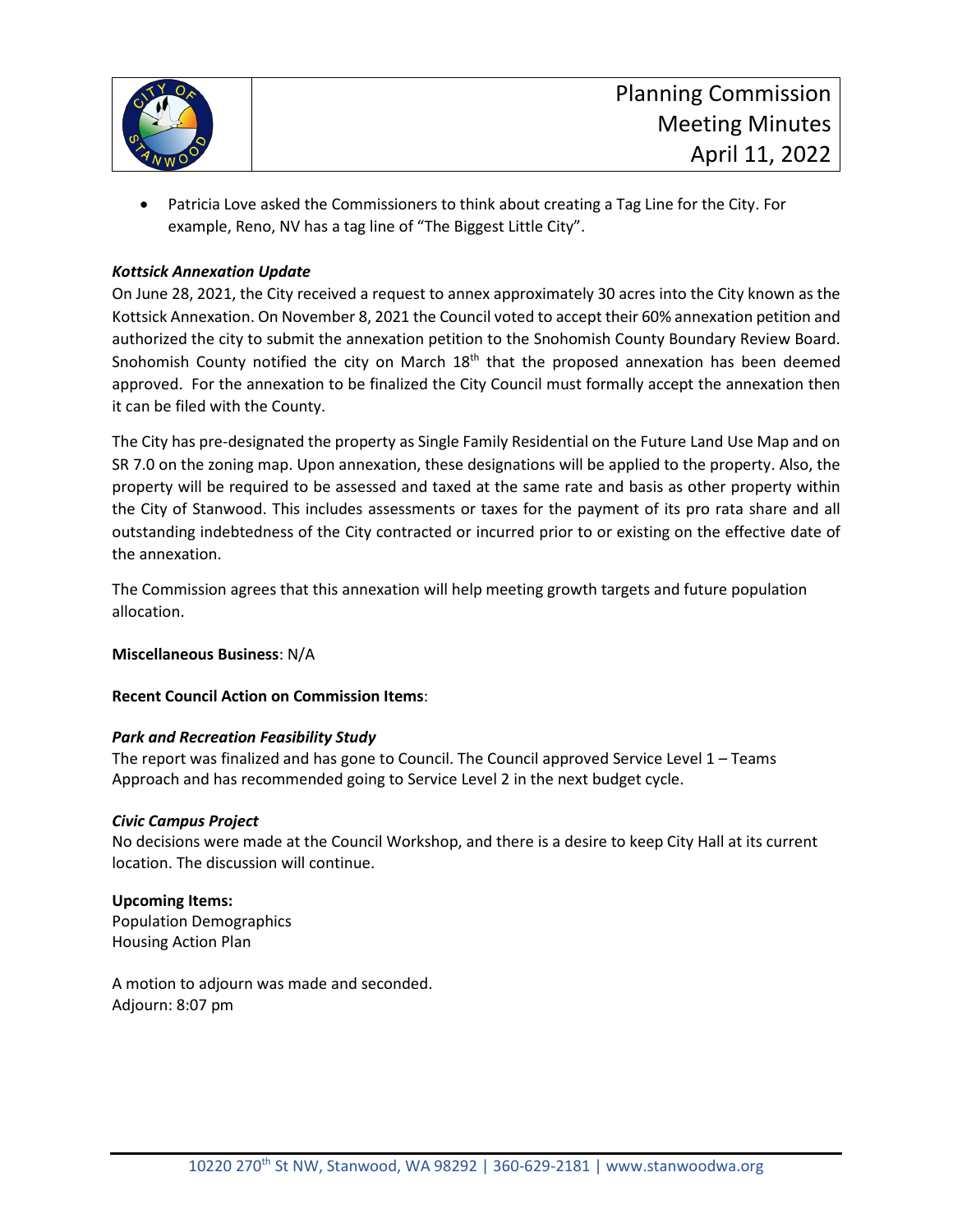

**Call to Order:** 6:30 pm

#### **Roll Call Commissioners Present**: **Staff Present:**

Monae Birkhofer, Commissioner Audrey Rotrock, Associate Planner Melissa Toner, Commissioner Tansy Schroeder, City Planner Patrick Hosterman, Commission Chair Cody Davis, Commission Vice - Chair Justin Burns, Commissioner Jeff Wheatley, Commissioner

Eric Warnat (online), Commissioner Patricia Love, Community Development Director

**Absent:** N/A

**Also known to be present**: Anne Nautsch (Blueline), Caitlin Hepworth (Blueline), Chris Collier (Alliance for Housing Affordability), Paragon Partners, Meagan Watne, Stephen Crooks, Rhyan Whobrey, Kim Donelson, Karen Monroe, David Donelson, Doris Blas, Jacie Evans, Ry McDuffy

**Public Requests and Comments:**

None

#### **Approval of Minutes**:

The Minutes from the April 11, 2022 meeting will be approved at the June 13, 2022 Planning Commission Meeting.

#### **New Business:**

#### *Summerset Division II Preliminary PRD Plat Public Meeting*

Request: The applicant is proposing to construct a 22-lot single-family planned residential development. The project is located east of 80th Avenue NW and south of 284th Street NW. The site consists of three parcels for a total of 7.25 acres (315,868 square feet) zoned Single Family Residential 9.6 (SR 9.6). Resident vehicular access to the site will be from 278th Place NW and connect to the proposed Bakerview PRD to the northeast. The proposed community will include open space tracts, storm water management, and street and landscaping improvements.

The project site is located at 27915 80th Avenue NW, Stanwood, Washington, within the city limits of Stanwood. Zoning for the site is Single-Family Residential 9.6 (SR 9.6). The accesses into the 7.25-acre property will be from 278<sup>th</sup> Place NW and connect to the proposed Bakerview subdivision. This project will subdivide approximately 7.25-acres into 22 single-family lots. The residential development standards (SMC 17.60.020) allow for a maximum residential density of 6 dwelling units per acre for PRD development in the SR 9.6 zoning district. The majority of developed area around this site is made up of single-family residences which is consistent with this development.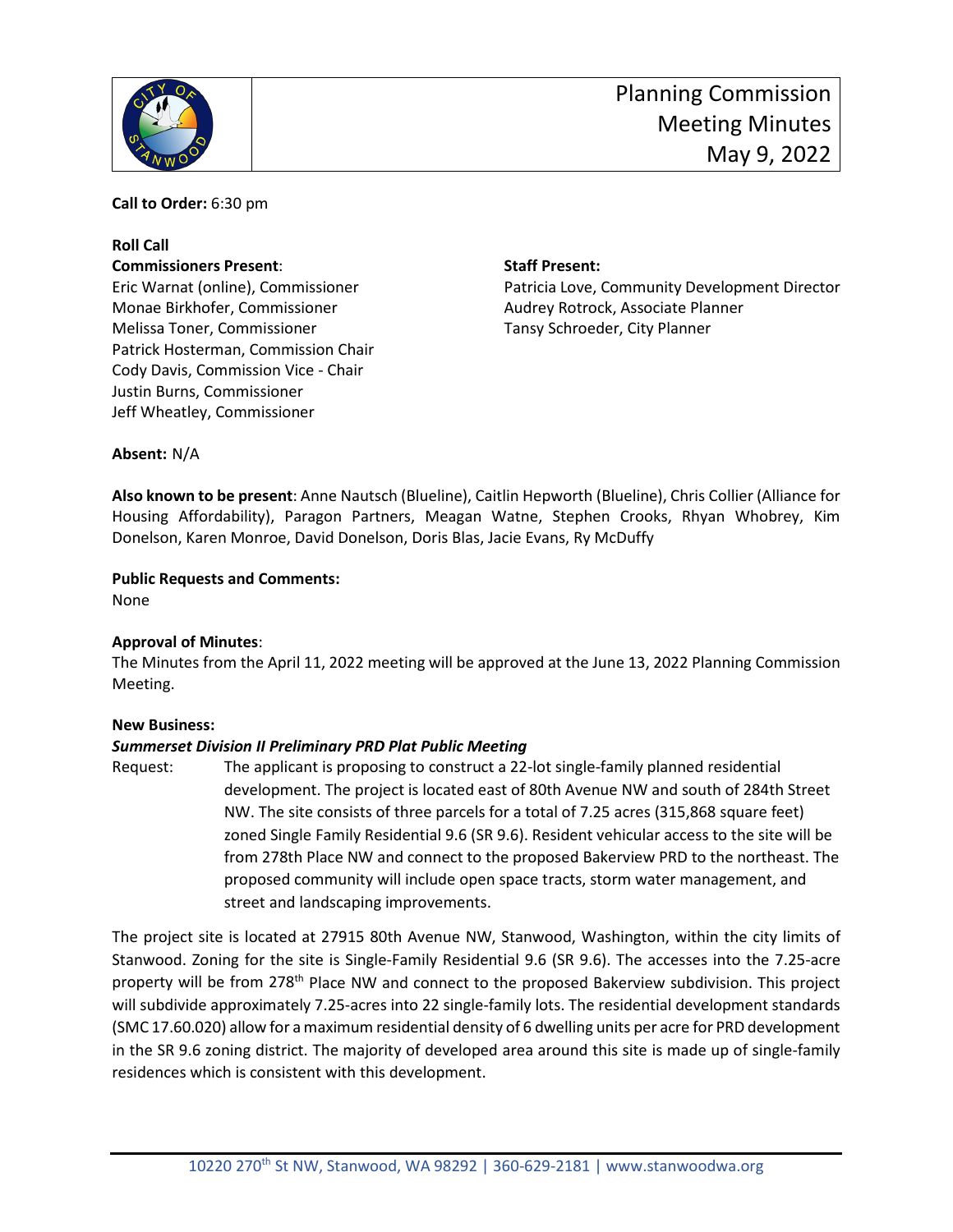

The site is generally flat with existing vegetation. The property borders the City of Stanwood water tower. The northern boundary of the site will connect to the Bakerview subdivision. To the east of the project is the Bayview Lane subdivision and to the southwest is the Summerset subdivision. The developed site will provide approximately 10.4% of open space. The development plans provide all of the public improvements, facilities, and utilities and will be reviewed to meet city requirements (See development plans). These facilities include but are not limited to city streets, sidewalks, all utilities, open space, and recreational facilities.

The Commissioners had the following concerns about the Summerset Division II Preliminary PRD Plat:

- The congestion of existing neighborhood roads during construction.
- There is currently only one road to access the development.

The public attendees had the following questions and concerns about the Summerset Division II Preliminary PRD Plat:

- Will the water tower and associated piping be affected by construction traffic?
- Is the City looking at traffic issues associated with all developments that are coming to Stanwood as whole or just the impacts of individual developments?
- The increase in traffic will be a safety hazard, as there are many families with young children in the neighborhood. There is also a blind hill in the area.
- Cars currently park on both sides of the street, how will construction vehicles be able to get through to the development?
- How will high speed traffic be minimized?
- Noise from construction is a concern.
- Will there be a neighborhood park?
- Will the local schools be able to handle the increase in students from the new developments?
- Will the developer replace fences removed during construction?
- The soils of this area contain clay, that does not percolate well. How will the developer address this in the stormwater drainage pond?
- Will the builder be required to include multiple facades of the new homes? There are concerns about a "cookie-cutter" look.

Developer Ry McDuffy, from Land Resolutions, was in attendance to answer some of the above questions and concerns:

- The private drive/access road will only be used for Fire/EMS and Public Works to maintain the water line. It may be used temporarily as a construction access, but that is yet to be determined.
- When 278<sup>th</sup> Place was built, it was built in accordance with the code at that time.
- Street parking in Summerset Division II will be limited to one side only. This may be required by the North County Fire Department.
- Grading in the development will not impact the water tower or their lines.
- Fencing is not being proposed. The builder may add some fences to individual lots.
- The existing site is mostly flat with minimal grading needed. Retaining walls may be added to lots, 3, 4, and 5.
- Earthwork will not cause any dirt to be pushed into the backyards or fences of existing homes.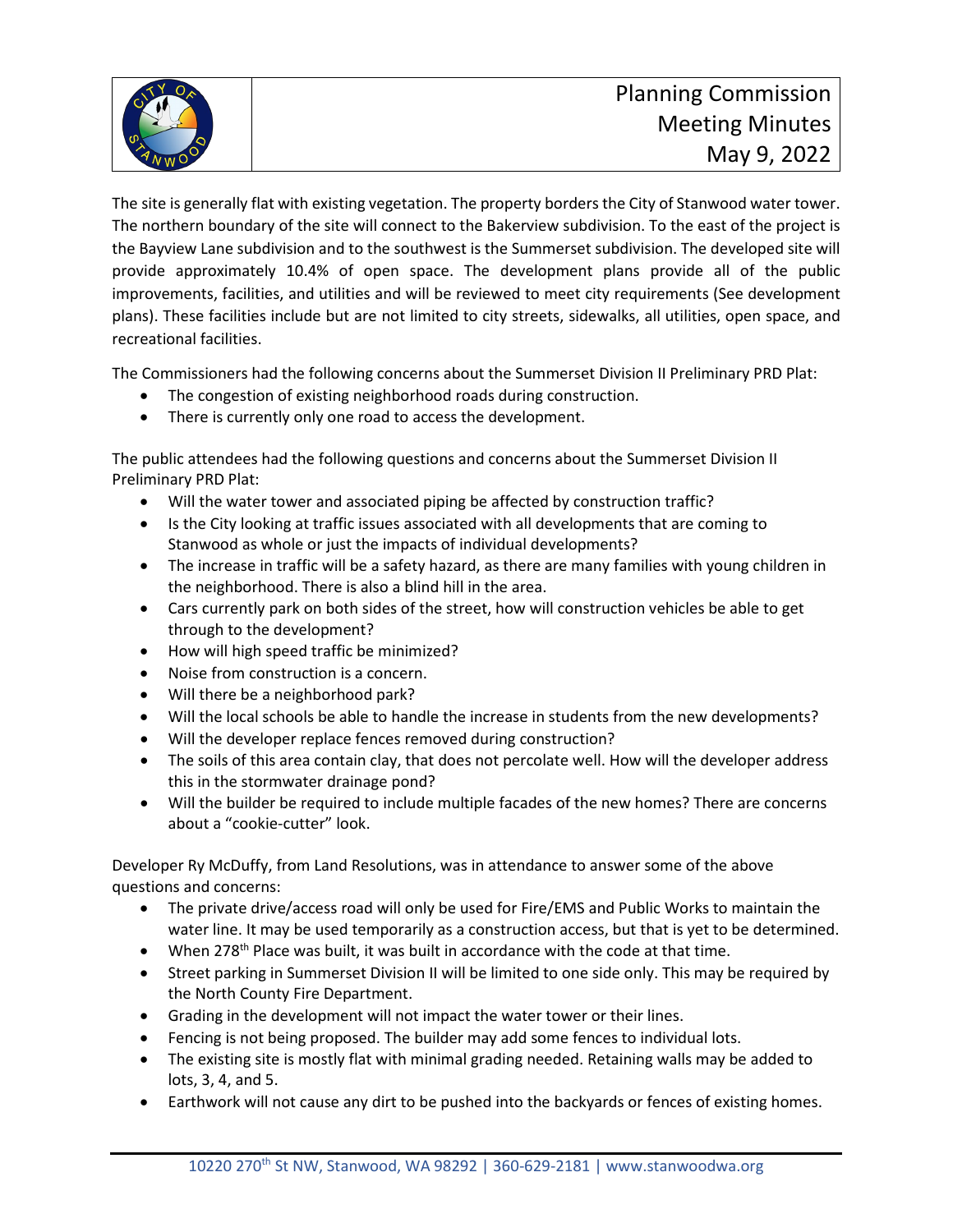

- All of the Summerset Divisions have/will have stormwater drainage systems that flow to detention ponds.
- The builder for this development is a local company named Acme Homes.
- Work on this project will potentially begin in August of 2022.
- 5 trees will be planted per 20,000 square feet of open space.
- A "living screen" of vegetation will be planted around the detention pond.
- Trees currently on site will be removed prior to development.
- No additional trees will be planted on the private drive.
- There will be a Homeowners Association (HOA) in the new Summerset Division II development.
- The developer will pay mitigation fees for traffic to the City.
- $\bullet$  80<sup>th</sup> Avenue is on the City's Capital Improvement Project list for improvements.

#### *Presentation – Chris Collier, Alliance for Housing Affordability (AHA)*

Guest speaker Chris Collier, Project Manager, for the Alliance for Housing Affordability (AHA) provided an overview of current housing availability and affordability in Snohomish County and Stanwood.

AHA was established in 2013 through an interlocal agreement. The Alliance was envisioned as a venue for Snohomish County jurisdictions to work together to understand local housing challenges and share resources to address these challenges. Membership consists of 13 Snohomish County cities, Snohomish County, and the Housing Authority of Snohomish County; Stanwood is a member of AHA and Tansy Schroeder, City Planner, is the city's representative.

As a member of AHA, Mr. Collier provides technical support to the City as needed. Mr. Collier gave a briefing to the Planning Commission on local housing issues as part of our Comprehensive Plan update work. His expertise in housing is a valuable resource which we will be using to help guide our Comprehensive Plan Housing Element update.

After hearing the presentation, the Committee questioned how the City can address this issue. Chris suggested increasing the variety of housing types (such as duplexes, triplexes, townhouses, cottage housing, etc.) and to engage in the upcoming comprehensive plan and municipal code updates.

#### *Presentation – Draft Housing Needs Assessment and Gap Analysis (Blueline)*

The City of Stanwood received a grant from the Washington State Department of Commerce to prepare a Housing Action Plan to inventory the City's current housing stock, update city demographics, forecast future housing needs, and evaluate policies to address equitable and affordable housing opportunities. Information gained through this study will form the basis for the Housing Element of the Comprehensive Plan.

One of the first stepsin preparing a Housing Action Plan is the preparation of a Housing Needs Assessment (HNA). The HNA is a data gathering exercise which consists of gathering population, housing, employment, and income data. This work also includes reviewing the City's existing housing polices, regulations, and permitting processes to understand the effectiveness of addressing housing affordability in the City.